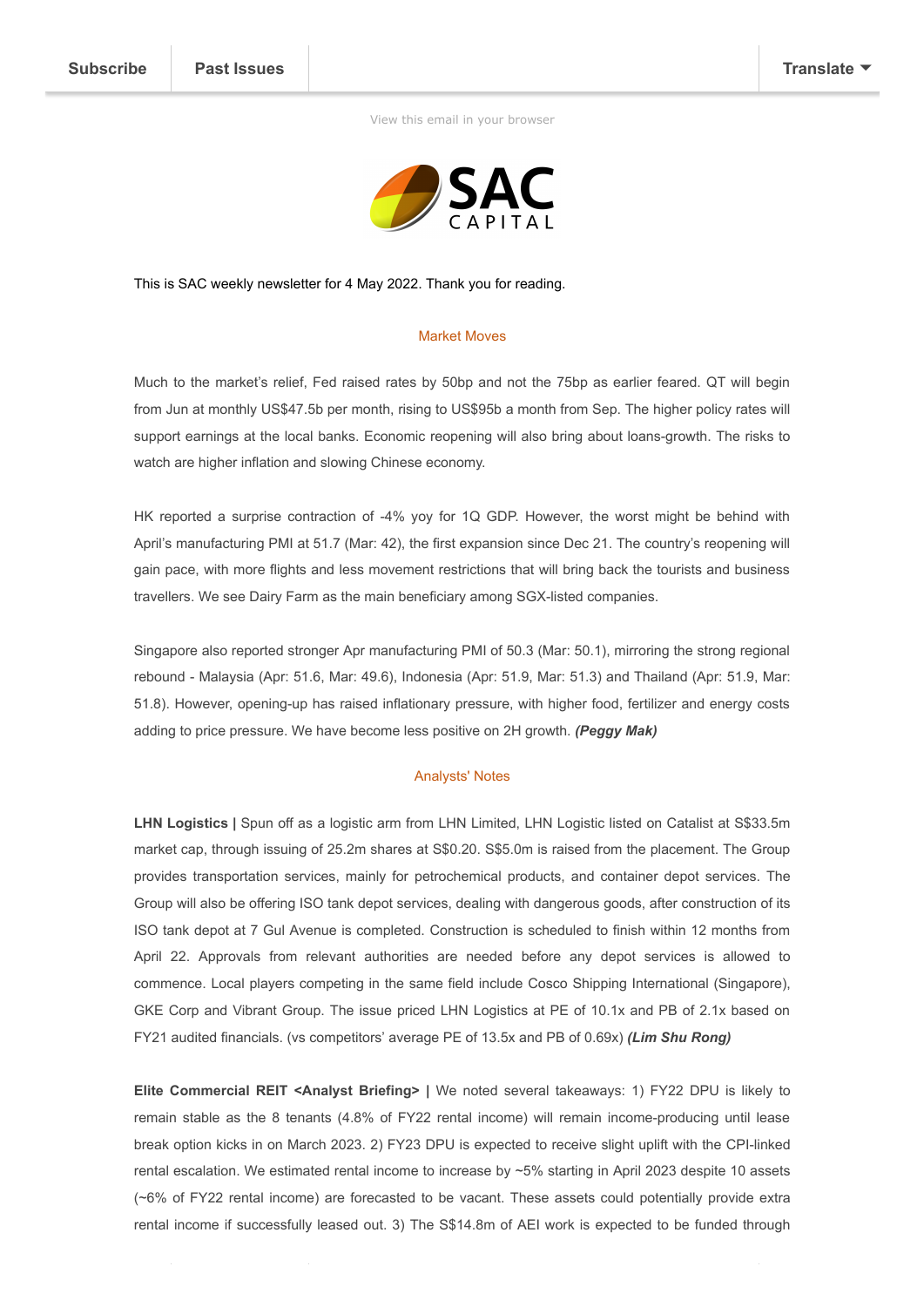margins. 5) Elite has the option to extend the debt expiring in 2023 for 2.75 years at the existing rate (1.77 bps above SONIA). Elite is currently trading at a FY22E DPU yield of ~7.8%. *(Lam Wang Kwan)*

affected. 4) 100% of Elite's assets are on triple net basis. Higher utility costs will not impact Elite's

**Data Centre Moratorium |** Singapore is lifting its moratorium on new data centre projects from Q2 2022. In the pilot phase of 12 to 18 months, a maximum of three applications will be approved for data centre with capacity between 10MW and 30MW. The new data centres must have a power usage effectiveness (PUE) of 1.3 and below. Currently in the S-REITs space, only Keppel DC REIT, Mapletree Industrial Trust and Ascendas REIT have exposure to Singapore-based data centres in their portfolio. While Singapore data centre assets are unlikely to see immediate impact on valuation and rental, this could open up for new entrants into the data centre space. One potential applicant could be AIMS APAC REIT, which is looking to revert its 15 Tai Seng Drive property back to data centre use. *(Lam Wang Kwan)*

**Banks <1Q earnings report> |** All three local banks reported 10% yoy decline in 1Q22 profit, due to lower non-interest income. Loans grew yoy (DBS 6%, UOB 9%, OCBC 9%). Credit costs improved at DBS (5bp) and OCBC (6bp), but was maintained at UOB (23bp) though asset quality remain intact. NIM is expected to improve in 2H, though loans growth on a yoy basis might slow. Amongst the three banks, UOB's earnings have greater room to improve, given its high share of mortgage loans and potential reduction in credit costs. *(Peggy Mak)*

**Thai Beverage <spin off of the beer business> |** Thai Beverage (TB) revived its plans to spin-off up to 20% of beer business (BeerCo) through vendor share sale on the SGX. The spin-off is only marginally positive on TB's valuation and financial metrics, in our view. BeerCo comprises beer sales in Thailand and those under 54%-owned Vietnam-listed Sabeco, and account for 20.7% of TB's earnings. A sale of 20% stake will reduce TB's core earnings by 4.1% (before exceptional gain on disposal). Assuming the IPO is priced at 18x FY21 PE (TB's current PE), proceeds of S\$741m will pare net gearing to 0.78x, from 0.86x as at Sep 21. BeerCo generates low ROIC of 2.6% due to the high acquisition cost of US\$4.84b for 54% of Sabeco in Dec 2017 (at 36x PE). We do not think the IPO can be priced at Sabeco's current PE of 28x, partly due to a low free float of about 10%. *(Peggy Mak)*

## Company News

**Dyna Mac secured** an S\$180m contract for the construction of FPSO topside modules from a repeat customer. Construction commences in 4Q22 and is scheduled to complete in 1Q24. Strong orderbook of S\$641.1m provides revenue visibility till 2024.